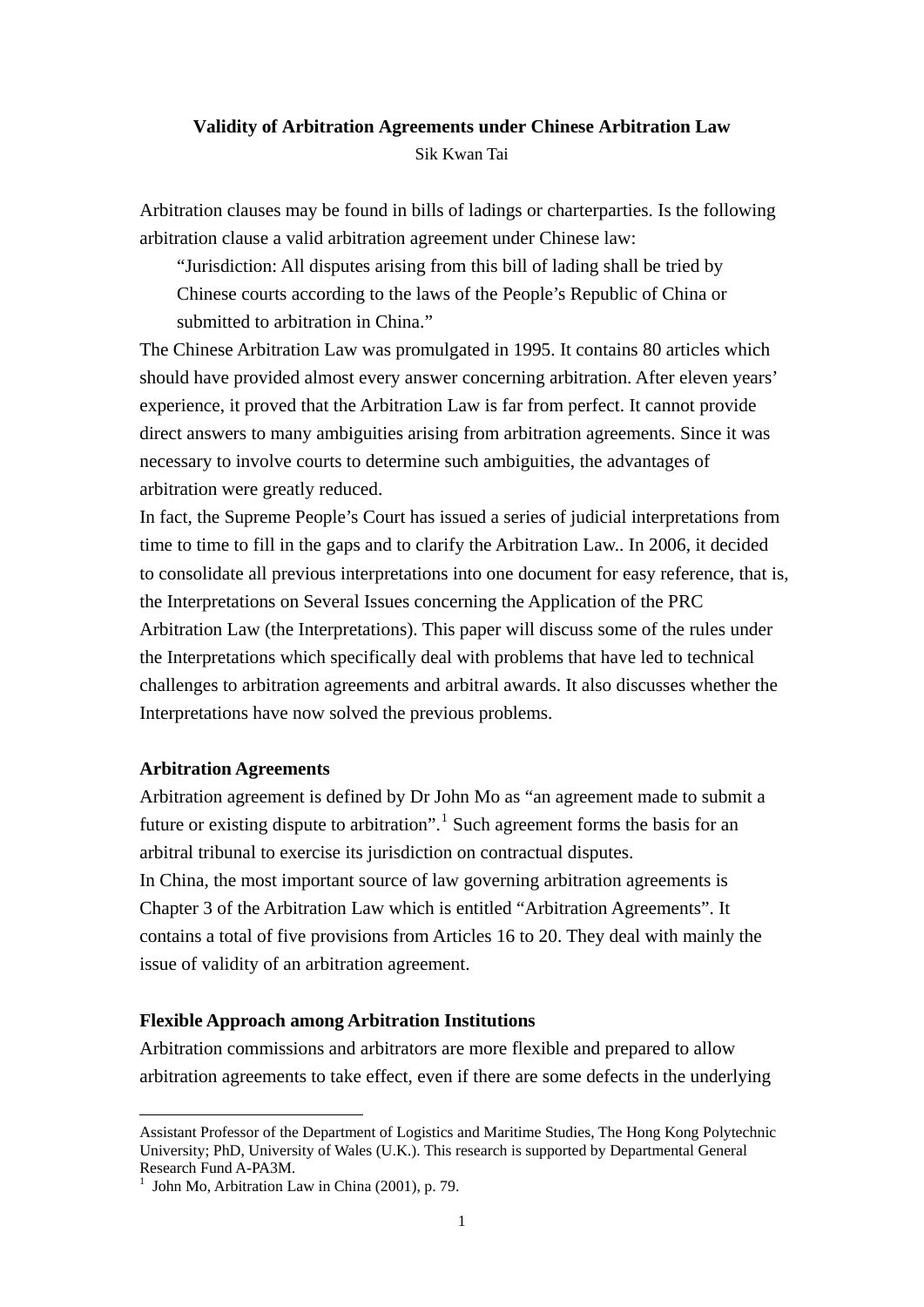contract which will not affect the validity of the arbitration agreement incorporated in it. Some examples of ambiguous arbitration agreements are set out below.

#### **Ascertainment of An Arbitration Commission**

When an arbitration commission has been specified, any branches of the same commission may accept submission for arbitration.<sup>[2](#page-1-0)</sup> In a contract between a US company and a Chinese company, the arbitration clause provided that disputes should be submitted to CIETAC for arbitration. The US company submitted the dispute to the Shenzhen Commission of CIETAC. The Chinese company challenged the jurisdiction of the Shenzhen Commission and argued that the dispute should be submitted to the headquarters of CIETAC in Beijing. The Shenzhen Commission dismissed the challenge.

In a case of a voyage charterparty signed in 1994 by two Chinese parties,<sup>[3](#page-1-1)</sup> Clause 51 provided that "All disputes should be submitted to the China Council for the Promotion of International Trade (CCPIT) for arbitration". In 1996, the China Maritime Arbitration Commission (CMAC) of CCPIT handled the arbitration. CMAC explained that it was the only arbitration commission to deal with maritime disputes within CCPIT. Thus, the arbitration institute provided in Clause 51 should obviously mean CMAC.

In another case of charterparty signed in 1992 by two Chinese parties,  $4a$  $4a$ supplemental agreement was signed between them later in 1993. Except the amended provisions, other provisions were the same as the 1992 agreement. There was an arbitration clause in the 1992 agreement but not in the supplemental agreement. The arbitration clause was to submit all disputes to "the Maritime Arbitration Commission of the CCPIT in Beijing". Disputes arose from the provisions of the supplemental agreement. The shipowner submitted the disputes based on the arbitration clause in the 1992 agreement to the China Maritime Arbitration Commission. Although there was a discrepancy in the name of the arbitration institute being used in the arbitration clause (that was MAC, not CMAC), CMAC accepted the application for arbitration.

#### **Purposes of Judicial Interpretations 2006**

The Chinese government realised that the existing provisions under the Arbitration Law do not provide answers to various problems concerning the validity of arbitration agreements. Moreover, different courts may have different interpretations of the

<u>.</u>

<span id="page-1-0"></span><sup>2</sup> Case No 78, Arbitration Research Institute of the CCIC (ed), *Selected Cases of International Trade Arbitration* (1999), pp. 503-6.

<span id="page-1-1"></span>Case 1, China Maritime Arbitration Commission (ed), *Selection of Awards of China Maritime Arbitration Commission 1997-2002 (2003), p. 1.* 

<span id="page-1-2"></span> $4$  Ib., Case 8, p. 73.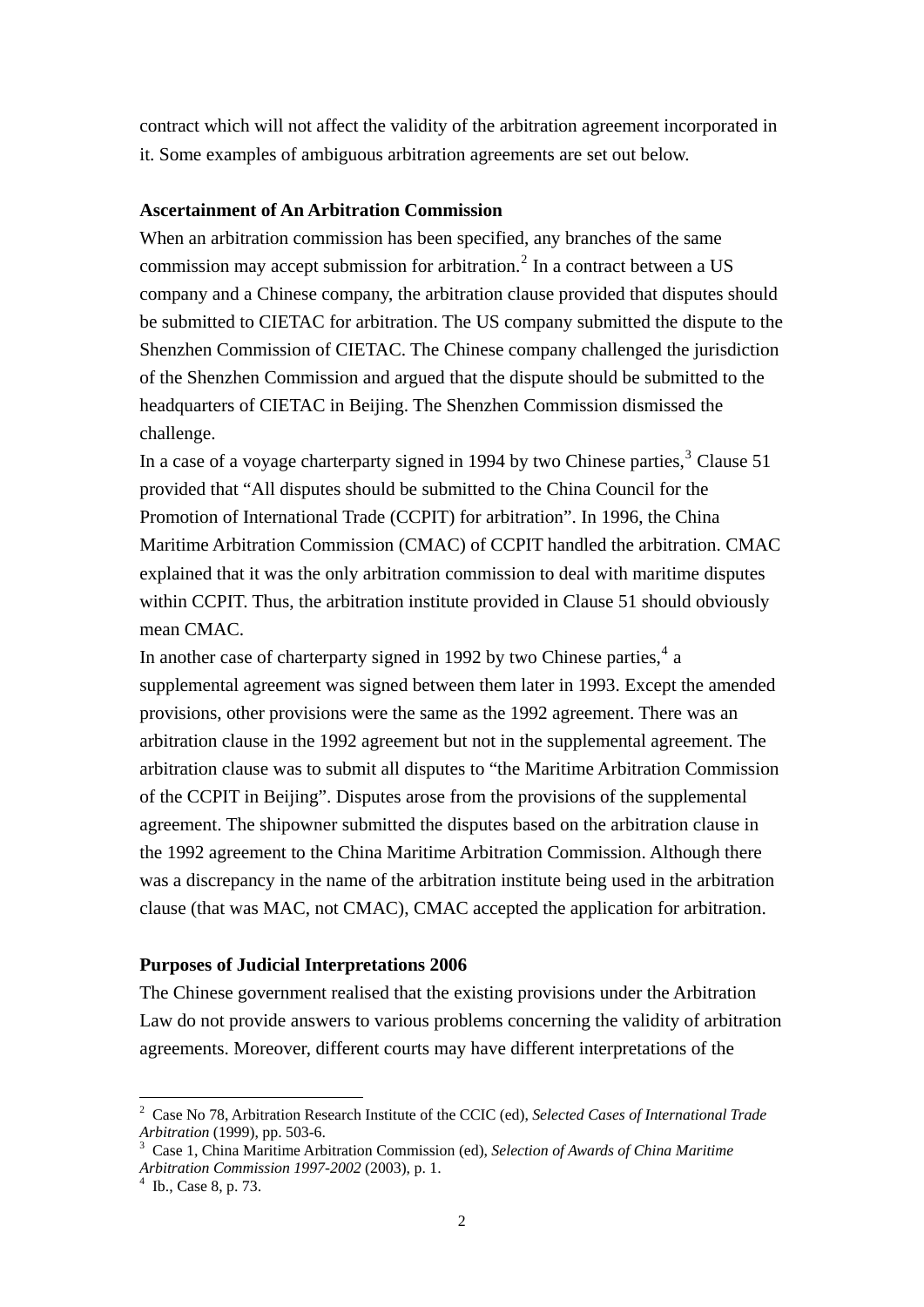provisions under it. The Chinese government through the Supreme People's Court has issued judicial interpretations from time to time with the view to "standardizing" the decisions made by different Chinese courts. On 23rd August 2006, the Interpretations were promulgated by the Supreme People's Court which was expressed to be effective as of 8th September 2006.<sup>[5](#page-2-0)</sup> The Interpretations consists of 31 rules. Prior to the promulgation of the Interpretations, the people's courts were free to interpret the Arbitration Law in their decisions under the civil legal system in China. However, all people's courts are now bound to follow the Interpretations if a rule can be found to deal with any ambiguities in the Arbitration Law.

#### **Rules on Validity of Arbitration Agreements**

Article 16 of the Arbitration Law sets out the statutory formality of an arbitration agreement, that is, such agreement must be made in writing. It may be in the form of an arbitration clause in a written contract or in any other written forms which are agreements on arbitration reached by the parties concerned either before or after any disputes. $6$ 

#### **Formality**

Rule 1 of the Interpretations first clarifies the meaning of "other written forms" under Article 16. It provides that agreements requesting for arbitration may be in the forms of written contracts, letters and electronic messages which includes telegrams, telexes, facsimiles, electronic data exchange and emails.

Article 16 of the Arbitration Law sets out the substantive requirements for a valid arbitration agreement. According to this Article, an arbitration agreement must contain the followings:  $(1)$  the parties' intention to submit to arbitration;  $(2)$  the matters to be submitted; and (3) the arbitration commission<sup>[7](#page-2-2)</sup> agreed by the parties.

#### **Arbitrable Matters**

1

Rule 2 of the Interpretations focuses on one of the said validity requirements, i.e. "the matters to be submitted" to arbitration provided in Article 16. Pusuant to Rule 2, if the parties have generally agreed that contractual disputes are arbitrable matters, all disputes arising from the formation, validity, amendment, transfer, performance, breach of duty, interpretation, termination of the contract may be referred to arbitration.

Rule 3 of the Interpretations deals with the identity of an arbitration commission.

<span id="page-2-0"></span> $5$  According to Rule 31, the document should have been effective as of the date of promulgation, i.e. 23rd August 2006.

<span id="page-2-1"></span><sup>6</sup> Article 16 rule 1 of the Arbitration Law.

<span id="page-2-2"></span> $\frac{7}{7}$  Chapter 2 of the Arbitration Law provides the meaning of arbitration commissions.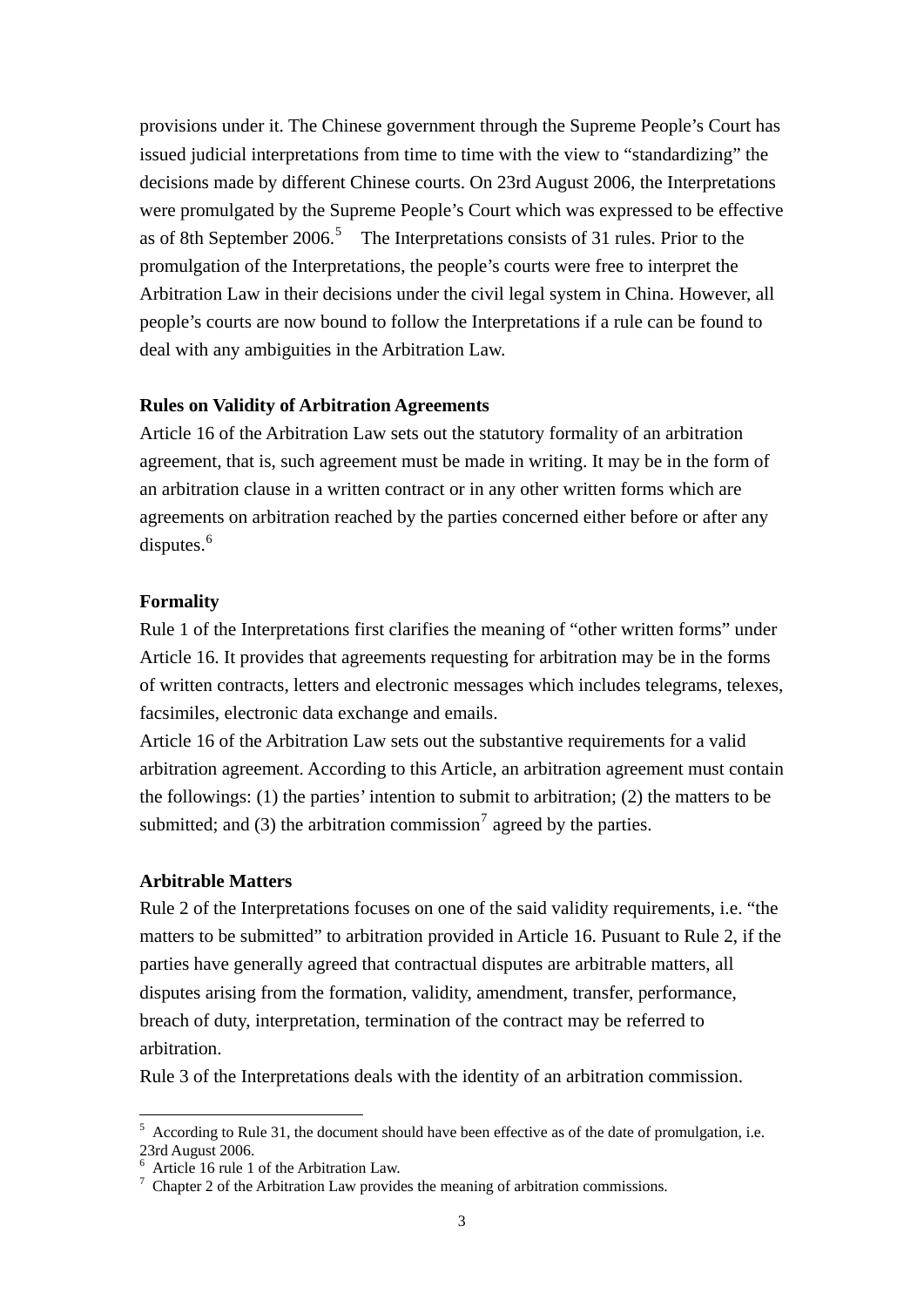Where the name of a particular arbitration commission is inaccurately named in an arbitration agreement, provided that the arbitration commission can still be identified, the selection of that commission remains valid.

## **Arbitration Rules**

Rule 4 of the Interpretations provides that if only the arbitration rules have been specified, the arbitration agreement shall be deemed not to have specified the arbitration institution, unless the institution can be identified in accordance with the specified arbitration rules or the parties can reach a supplementary agreement on the institution.

# **Arbitral Institutions**

Rule 5 of the Interpretations provides that if two or more arbitration institutions have been agreed, the parties may select by agreement one of those institutions for arbitration. If the parties cannot reach any agreement, such arbitration agreement shall be void.

#### **Venue**

Rule 6 of the Interpretations deals with the circumstance that only the venue has been stated in an arbitration agreement. If only one arbitral institution exists in that place, such institution is deemed to be the agreed institution. If there are two or more institutions in that place, the parties may select by agreement one of them for arbitration. If the parties fail to reach such agreement, the arbitration agreement shall be void.

## **Arbitration v Litigation**

Rule 7 of the Interpretations provides that if the parties agree that their disputes may be either submitted for arbitration to an arbitration institution or resolved by a legal action in a people's court, such arbitration agreement shall be void. However, such arbitration agreement shall be valid if one party has applied to the arbitration institution and the other party has not raised any objection before the first hearing as provided in Article 20 rule 2 of the Arbitration Law.

## **Successors**

Rule 8 of the interpretations deals with the effect of an arbitration agreement if one of the contractual parties has since merged with another organisation or divided into two organisations. Unless other agreements have been made by the parties, where one party is merged or divided after entering into an arbitration agreement, the agreement

4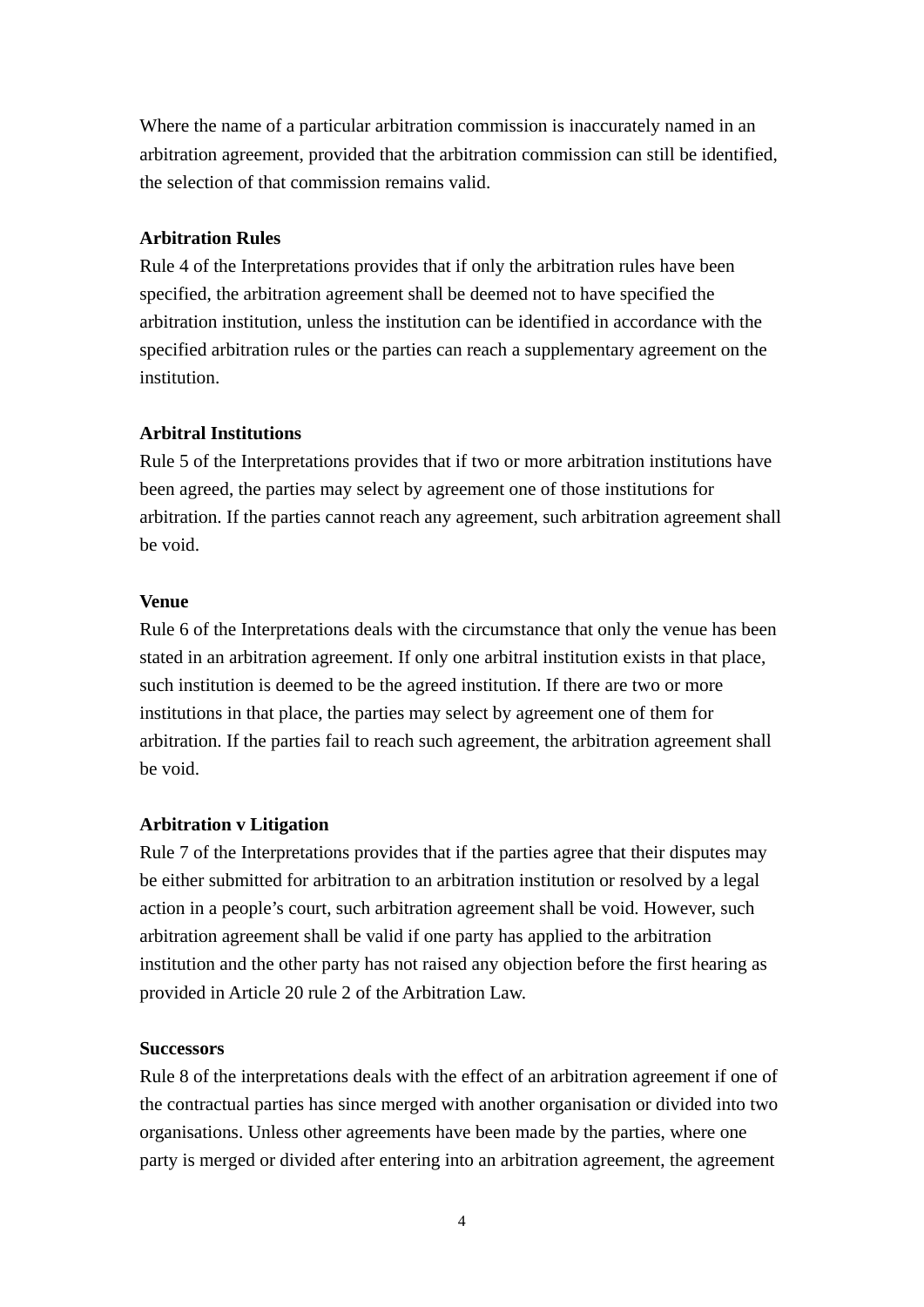shall bind the successor who enjoys the benefits or bears the obligations.<sup>[8](#page-4-0)</sup>

#### **Assignees**

Rule 9 of the Interpretations provides that where all or part of the benefits or obligations are assigned, the arbitration agreement shall be binding on the assignee, unless otherwise provided by the parties or the assignee at the time of the assignment has expressly objected to or does not know of the existence of a separate arbitration agreement.<sup>[9](#page-4-1)</sup>

The above rule can be illustrated in a case where a Chinese company had a joint venture contract with a Hong Kong company (HKC) and the contract contained an arbitration clause. Subsequently, the Chinese company assigned all its shareholding in the joint venture to a third party (TP). Thereafter, TP (assignee) and HKC entered into a new agreement to modify the original joint venture contract. When some disputes arose between TP and HKC, HKC applied for arbitration in accordance with the arbitration clause contained in the original contract. However, TP commenced an action in Wuhan Intermediate People's Court requesting for a declaration that the arbitration clause was invalid. The court supported TP's action. On appeal, the Supreme People's Court set aside the decision below and pointed out that "(i) the new agreement had merely modified some clauses in the original contract, leaving the remaining clauses unaltered, and (ii) the new agreement recognized the validity of that part of the original contract that remained unchanged, including the arbitration  $clause.$ <sup>"[10](#page-4-2)</sup>

#### **Severability**

1

When an arbitration agreement is contained in a contract, it is treated independently from the validity of the contract. According to Article 19 rule 1 of the Arbitration Law, the validity of the arbitration agreement will not be affected even if the contract has been amended, rescinded, terminated or void.

Rule 10 of the Interpretations has covered three (please would Dr. Tai clarify "two" or "three") more scenarios in Article 19 rule 1 of the Arbitration Law. Firstly, paragraph 1 of this Rule provides that validity of an arbitration agreement will not be affected even if the underlying contract, after the formation, has never become effective or has since been rescinded. Secondly, paragraph 2 of this Rule provides that where an

<span id="page-4-0"></span><sup>&</sup>lt;sup>8</sup> The concept can also be found in Article 90 of the Contract Law which provides that: "where a party has undergone division after it entered into a contract, the legal person or other organizations resulting from the division shall jointly and severally enjoy the former entity's rights and bear its liabilities." 9

<span id="page-4-1"></span>See also Articles 82 to 88 of the Contract Law governing the specific rights and duties of the original parties to the contract.

<span id="page-4-2"></span><sup>10</sup> Tao Jingzhou, *Arbitration Law and Practice in China* (2004), p. 41.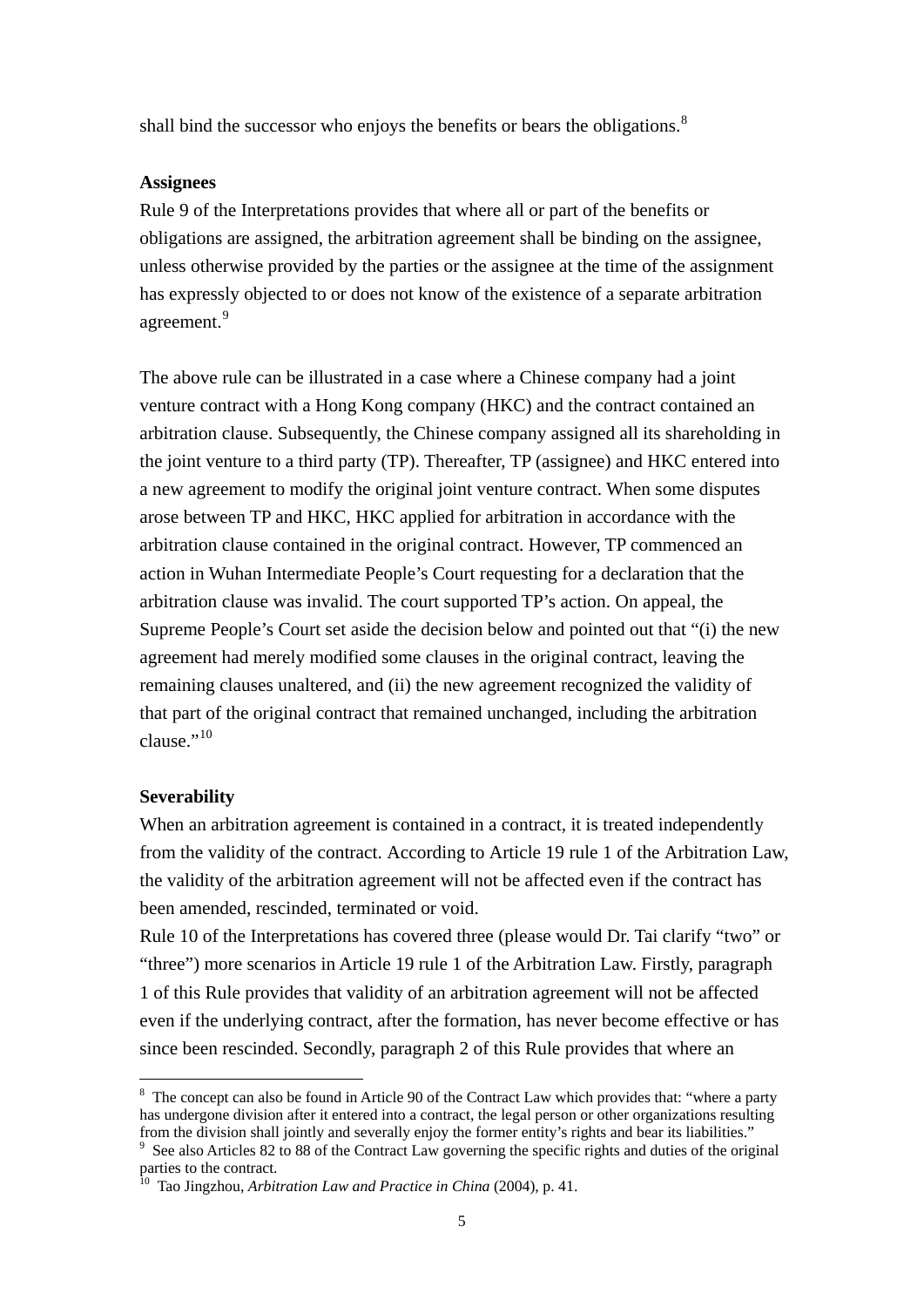arbitration agreement has been reached during the negotiation of the contract, its validity will not be affected even if the underlying contract is not formed. As a result, an arbitration agreement is independent of and said to be a contract within the contract.

# **Indirect Incorporation**

Rule 11 of the interpretations deals with the effect of reference or incorporation. If a contract refers to or incorporates a valid arbitration clause in another contract or document, the parties shall apply for arbitration in accordance with the terms of such arbitration clause. Where a foreign-related contract incorporates an international convention and such convention contains arbitration provisions, the parties shall apply for arbitration in accordance with such arbitration provisions in the convention. If any party contests the validity of an arbitration agreement, such objection can be dealt with by the agreed arbitration commission or a people's court. If one party submits the objection to the arbitration commission and the other party to a people's court, the latter has the priority to decide whether the arbitration agreement is valid.<sup>[11](#page-5-0)</sup> According to Article 20 rule 2 of the Arbitration Law, such objection shall be made by the contesting party "before the first hearing of the arbitration tribunal".<sup>[12](#page-5-1)</sup> The said rule is silent on the time to raise the objection if it is handled by a people's court.

## **Jurisdiction**

Rule 12 of the Interpretations is to explain the issue of jurisdiction raised in Article 20 of the Arbitration Law. According to paragraph 1, where the parties apply to a court for determining the validity of an arbitration agreement, the Intermediate People's Court of the place where the specified arbitration institution is located shall have jurisdiction. If the specified arbitration institution is not clear, the Intermediate People's Court of the place where the arbitration agreement was executed or of the place where the respondent is domiciled shall have jurisdiction.

According to paragraph 2, where the application for determining validity is concerning a foreign-related arbitration agreement, the Intermediate People's Court of the place where the specified arbitration institution is located, or where the arbitration agreement was executed, or where the applicant or the respondent is domiciled shall have jurisdiction.

According to paragraph 3, where the validity of an arbitration agreement in respect of

<sup>&</sup>lt;u>.</u>  $11$  Article 20 rule 1 of the Arbitration Law.

<span id="page-5-1"></span><span id="page-5-0"></span><sup>&</sup>lt;sup>12</sup> Article 20 rule 2 of the Arbitration Law.